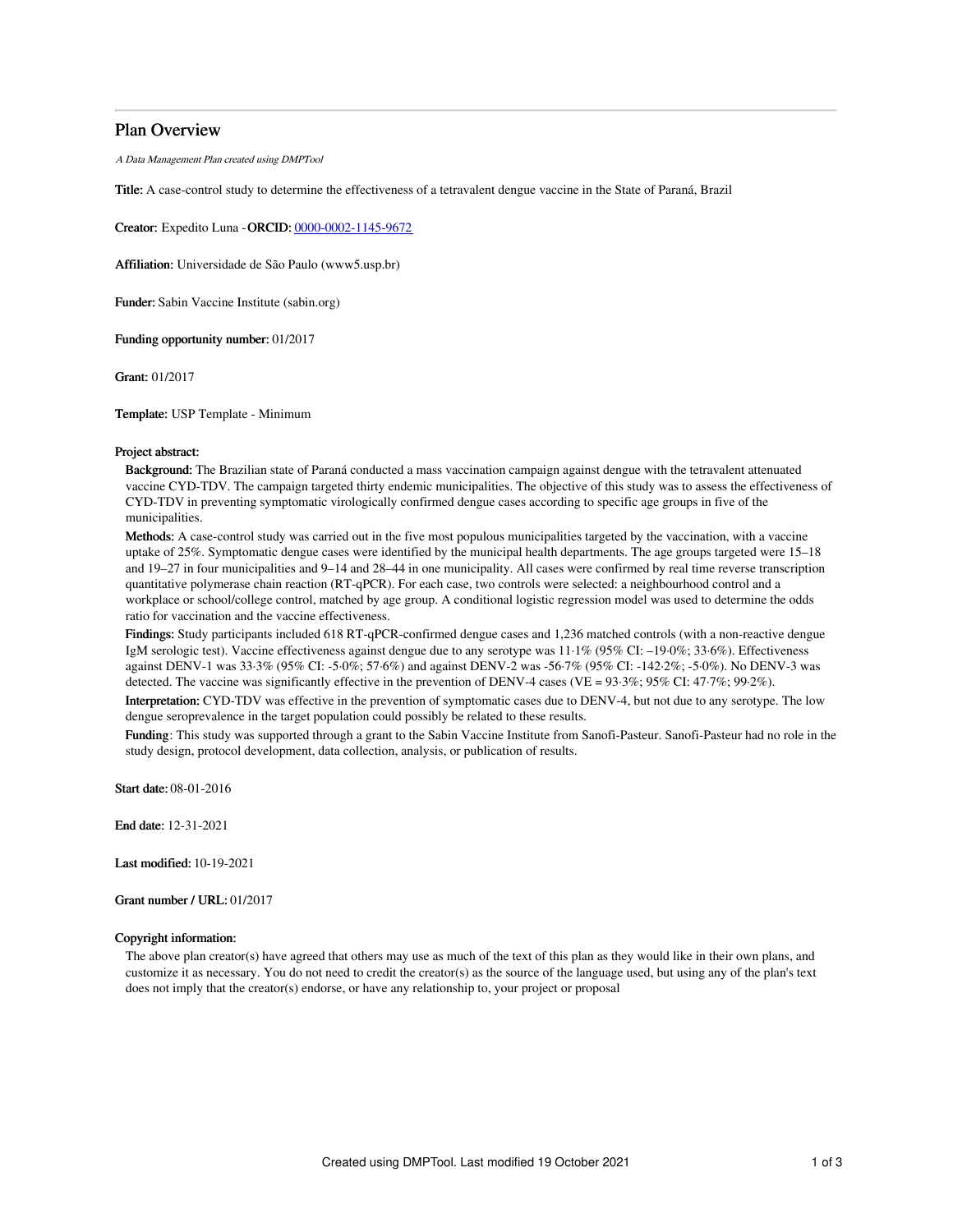# A case-control study to determine the effectiveness of a tetravalent dengue vaccine in the State of Paraná, Brazil - Description of Data and Metadata produced by the project

## Data Creation and Collection

#### What data will be collected or created?

Status of the participants: dengue case (with a confirmed PCR test) OR control (without signs or symptoms of dengue, and a negative IgM serologic test for dengue Age

Sex

Dengue vaccination status: fully vaccinated (3 doses); incomplete vaccination (one or two doses); non-vaccinated Participant previously reported as a dengue confirmed case (YES or NO)

#### How data will be collected or created

The data were collected in interviews with the participants. Data on dengue diagnosis were retreived from the GAL (Gerenciador de Atividades Laboratoriais) plataform, run by the Ministry of Health. Data on dengue vaccine status were obtained from the vaccine registry of Secretaria Estadual de Saúde do Paraná (SESA-PR).